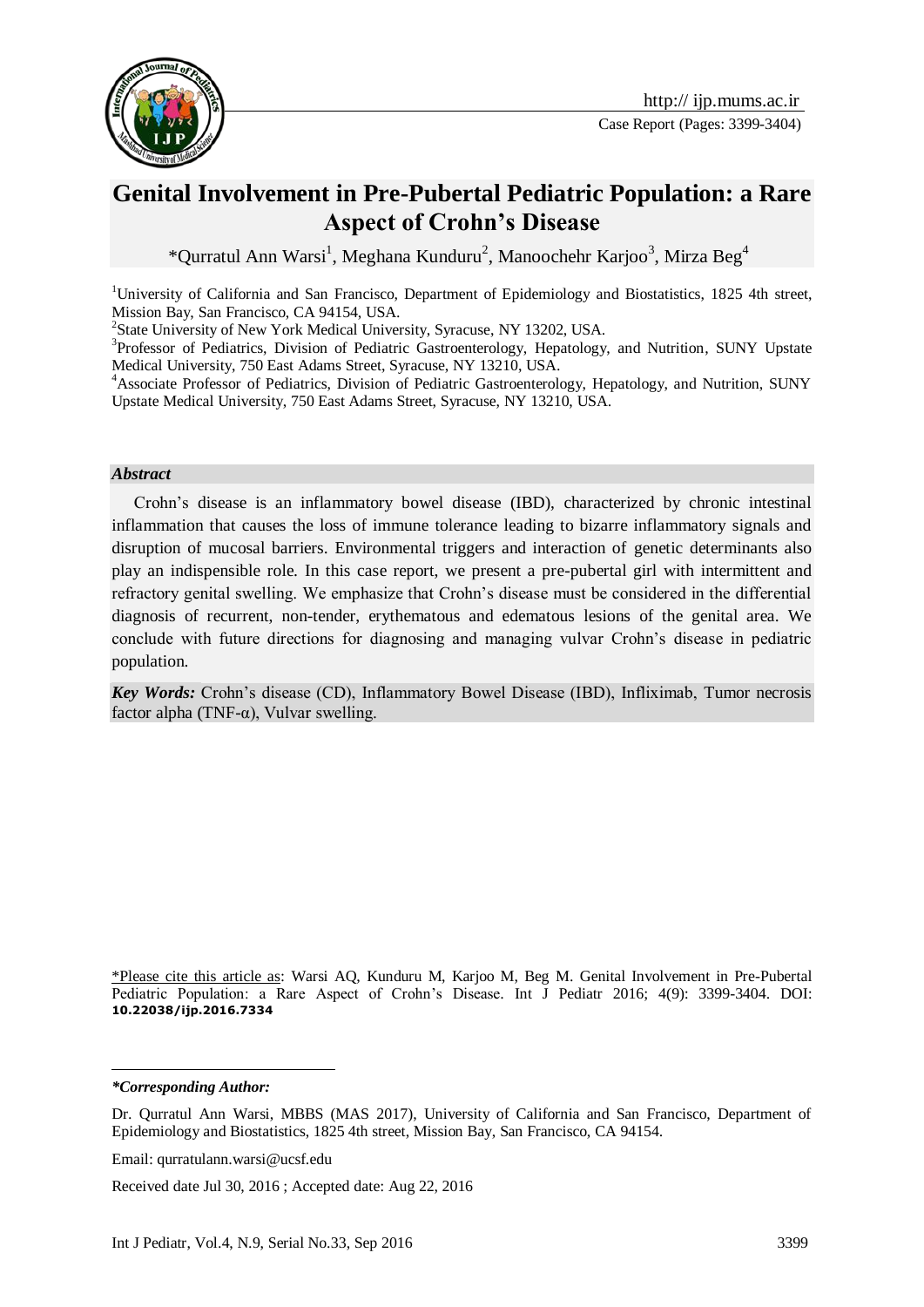## **1- INTRODUCTION**

The incidence of pediatric IBD is upsurging, particularly in children younger than 10 years old. IBD affects approximately 2 million Americans, including 80,000–100,000 children, up to 25% of patients present before 18 years of age (1). A systematic review of pediatriconset IBD demonstrated a global increase in both developing and developed countries during 1950–2009 (2); this ascent was most distinct for Crohn's disease alone. A population-based retrospective cohort study of all children diagnosed from 1994 through 2009 in Ontario, Canada reported an overall hike in the prevalence of pediatric-onset IBD, from 9.4 per 100,000 children in 1994 to 13.2 per 100,000 in 2009 (3). Within the pediatric population (up to age 18 years), a positive family history of IBD is most often found when CD was diagnosed prior to age  $11$  years  $(4)$ .

Crohn's disease can affect any part of gastrointestinal tract (5). It can present with signs and symptoms of bowel inflammation with or without the presence of fistulas/abscesses, or as a far off lesion independent from the lesioned bowel. There is a variety of Crohn's disease related extra intestinal clinical demonstrations, which are relatively classical and preeminent and may involve the skin, episcleritis and uveitis, sacroiliitis, ankylosing spondylitis and osteopenia/osteoporosis (6). Crohn's disease related genital involvement is very rare in all age groups. Involvement of gynecological organs is often unrecognized and misdiagnosed (7). Due to the lack of knowledge concerning gynecological aspects of CD, patients are usually not correctly managed and undergo inappropriate treatments (8). Rectovaginal fistulas and ovarian involvement of CD have been extensively described (9, 10), however there are only few series in the literature reporting genital complications

of CD and even less so regarding vulva involvement of CD. Vulvar region cutaneous Crohn's disease on physical examination can present with a variety of manifestations, including labial swelling, erythema, nodules, plaques, pustules/papules and knife-like ulcerations(11,12). Fissures, fistula and sinus tracts, and abscesses may also be noted (12). Extensive scarring with severe deformity may also occur (12). When the diagnosis of vulvar region cutaneous Crohn's disease is unclear, skin biopsy can be performed to confirm the exact diagnosis13.

# **2- CASE REPORT**

A 10 year-old African-American girl with Crohn's disease was referred to our outpatient pediatric gastroenterology clinic for consultation regarding a chronic and intermittent labial swelling for longer than 2 years. The patient was diagnosed with perianal and Ileocolonic Crohn's colitis at the age of 6 years. She was treated with anti-tumor necrosis factor drug (infliximab) 5mg/kg every 8 weeks with resolution of gastrointestinal symptoms. The patient was seen by the gynecologist for labial swelling and itching, and was treated with maintenance of good local hygiene, warm sitz baths and topical hydrocortisone. Itching resolved with this treatment regimen, however the vulvar edema persisted which raised the concern for ovarian pathology or adrenal hyperplasia. Serum ehydroepiandrosterone (DHEA), 17 hydroxyprogesterone and testosterone levels were unremarkable. A pelvic ultrasound revealed two hypoechoic circumscribe masses within left adenexa with normal uterine and ovarian anatomy. Metronidazole was then added to treatment, which decreased the swelling for a period of 8 months, but it persisted despite treatment. Based on the provided known medical history of CD, the possibility of undiagnosed cutaneous CD involving vulvar region was raised and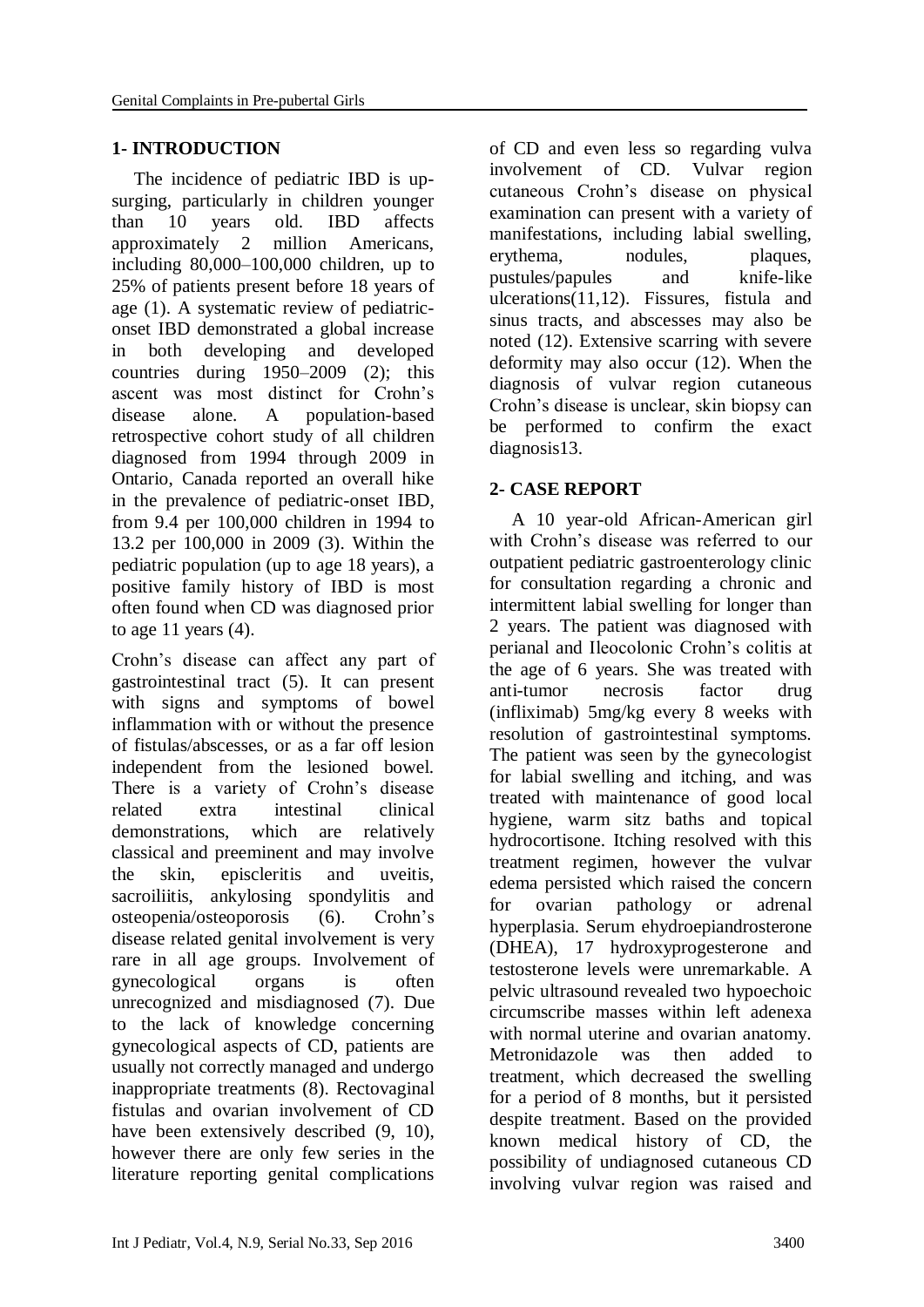further work-up, including blood tests, upper endoscopy, colonoscopy and MR Enterography (MRE) was pursued. Laboratory evaluation demonstrated normal blood inflammatory markers, including an erythrocyte sedimentation rate (ESR) and a C-reactive protein (CRP) level. The infliximab trough level and Human anti-chimeric antibodies (HACAs) were also found to be non-measureable hence the dose of infliximab was increased to 5mg/kg every 6 weeks. The presence of perianal region skin tags and anal fissuring were noted on physical examination, but they appeared friable and tender to touch. No perianal or rectovaginal fistula was noted. Evaluation of the vulvar region demonstrated a labial enlargement, skin thickening and subcutaneous edema. On the external genital examination the right labia majora was abnormally enlarged and edematous, with mild swelling of labia minor bilaterally (**Figure.1**). To assess her gastrointestinal CD, upper and lower endoscopies were done. Upper endoscopy was normal, but colonoscopy revealed colorectal inflammatory changes. Multiple biopsies were taken from terminal ileum, cecum, and colon through the rectum. Biopsies revealed proctosigmoiditis,

however MRE demonstrated normal rectosigmoid colon bowel wall circumferential thickening with no edema. No active or chronic enteritis was found, but imaging revealed a mild urethral inflammation of unknown etiology. No pelvic free fluid was found. Urine cultures were unremarkable.

The vulva biopsy demonstrated diffuse dermal chronic inflammation and reactive epidermal changes with irregular acanthosis, parakeratosis and a superficial neutrophilic infiltrate of the epidermis associated with diffuse lymphoplasmacytic infiltrate with non-necrotizing granulomas with multinucleated giant cells involving the superficial, mid and deep dermis of vulva region. Based on her clinical and laboratory findings, the dose of Infliximab increased to 7.5mg/kg intravenously every 6 weeks and then to 10 mg/kg every 4 weeks. Interestingly with these changes, no improvement in the vulvar swelling was appreciated and her external genitalia swelling and edema persisted. Most recent EGD and colonoscopy with Ileoscopy revealed normal exam with resolution of previously noted proctosigmoiditis.



 **Fig.1:** Description: Asymmetrical labial edema with erythema, skin erosions, linear ulceration in the interlabial suci and enlarged clitoral hood.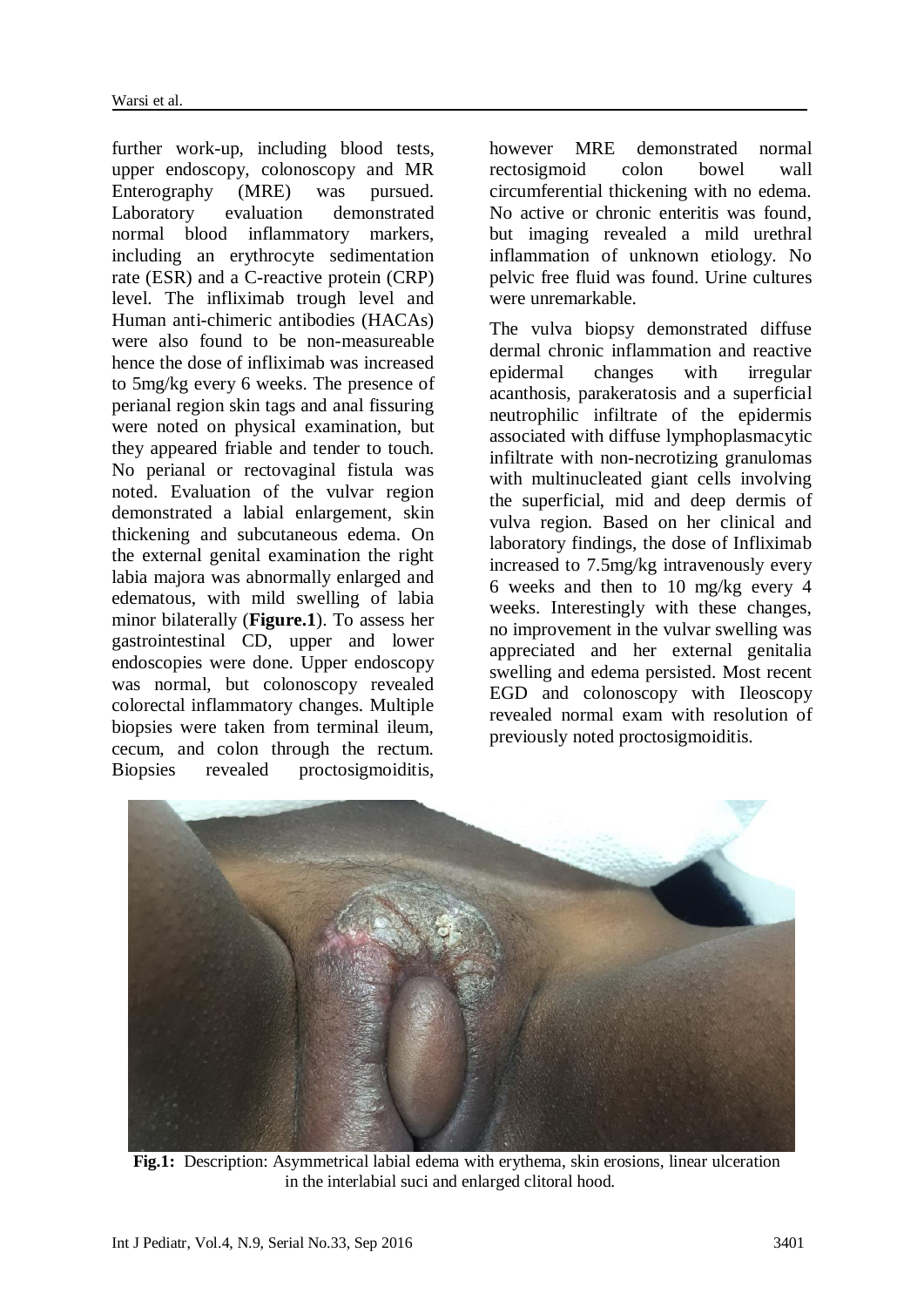## **3- DISCUSSION**

Crohn's disease can affect any part of gastrointestinal tract (GI tract). It has a strong hereditary component that has been observed to present in multiple family members. It is also considered to be an autoimmune disease that is responsive to therapy with monoclonal antibodies like infliximab and adalimumab, Diseasemodifying antirheumatic drugs (DMARDs) such as methotrexate and mercaptopurine and glucocorticoids like prednisone. Intestinal Crohn's disease presents as abdominal pain, diarrhea, blood in stool and weight loss. Extraintestinal manifestations are often seen in patients with Crohn's disease, which may also involve the vulvar region although, is rare but seen. Pathologically, CD is demonstrated by intestinal transmural inflammation and skips lesions. This transmural nature of the disease can lead to fistulas formation, depending on the regions of involvement, entero-enteric, entero-vesical, entero-vaginal and enterocutaneous fistulation are some of the common complications.

Histologically, biopsy of the lesions shows granulomatous inflammation characterized by the presence of neutrophils and lymphoid aggregates. The most common finding is a distinct granulomatous inflammation with non-caseating lesions and Langhans type giant cells, but can also present with lymphatic lesions and lesions depicting inflammation and ulcer exudate (14). Vulvar lesions in Crohn's have been linked to rectovaginal fistulae and as metastatic Crohn's in the past. The first line treatment for vulvar Crohn's manifesting as swelling, has been prednisone and metronidazole (14).

Refractory vulvar Crohn's has found to be responding to infliximab (15). Other options for induction include aminosalicylates (mesalamine, sulfasalazine), methotrexate, antibiotics, and biological agents targeting tumor necrosis factor (TNF), integrin, and Interleukin-2 (IL-2) (16-19).

These therapies may be used instead of or in conjunction with corticosteroids. Although, not recommended for monotherapy for induction of remission, the thiopurine immunomodulators azathioprine and Mercaptopurine (6-MP) may be added to the corticosteroid regimen if needed (17, 19). Maintenance therapy for pediatric CD includes many of the same agents used for induction. In our patient, treatment of vulval CD was disappointing with metronidazole, corticosteroid and infliximab, so adalimumab with MP initiated with improvement.

## **4- CONCLUSION**

Cutaneous Crohn's disease, including vulvar region involvement, is much often recalcitrant to treatment (20) and there is no unanimity regarding its medical management up to this date (21).

Variable attempts have been observed with topical, intralesional and systemic medical management with a variable success (20- 22). Recently, immune system modulators and biologic therapies that target tumor necrosis factor-alpha (TNF- $α$ ) have been used successfully to treat some patients with vulvar region Crohn's disease (21, 22) with limited benefit as described in literature. In some treatment-resistant patients with perianal and vulvar region cutaneous Crohn's disease surgical debridement for example, vulvectomy may be indicated (20-22).

Our case describes a pre-pubertal female patient with an established diagnosis of Crohn's disease who was on maintenance therapy with infliximab but still progressed to vulvar region. She had been treated for her intestinal Crohn's disease appropriately as evidenced by her repeated colonoscopy. Development of vulvar lesions after the remission illustrates that it was not metastatic but an extra intestinal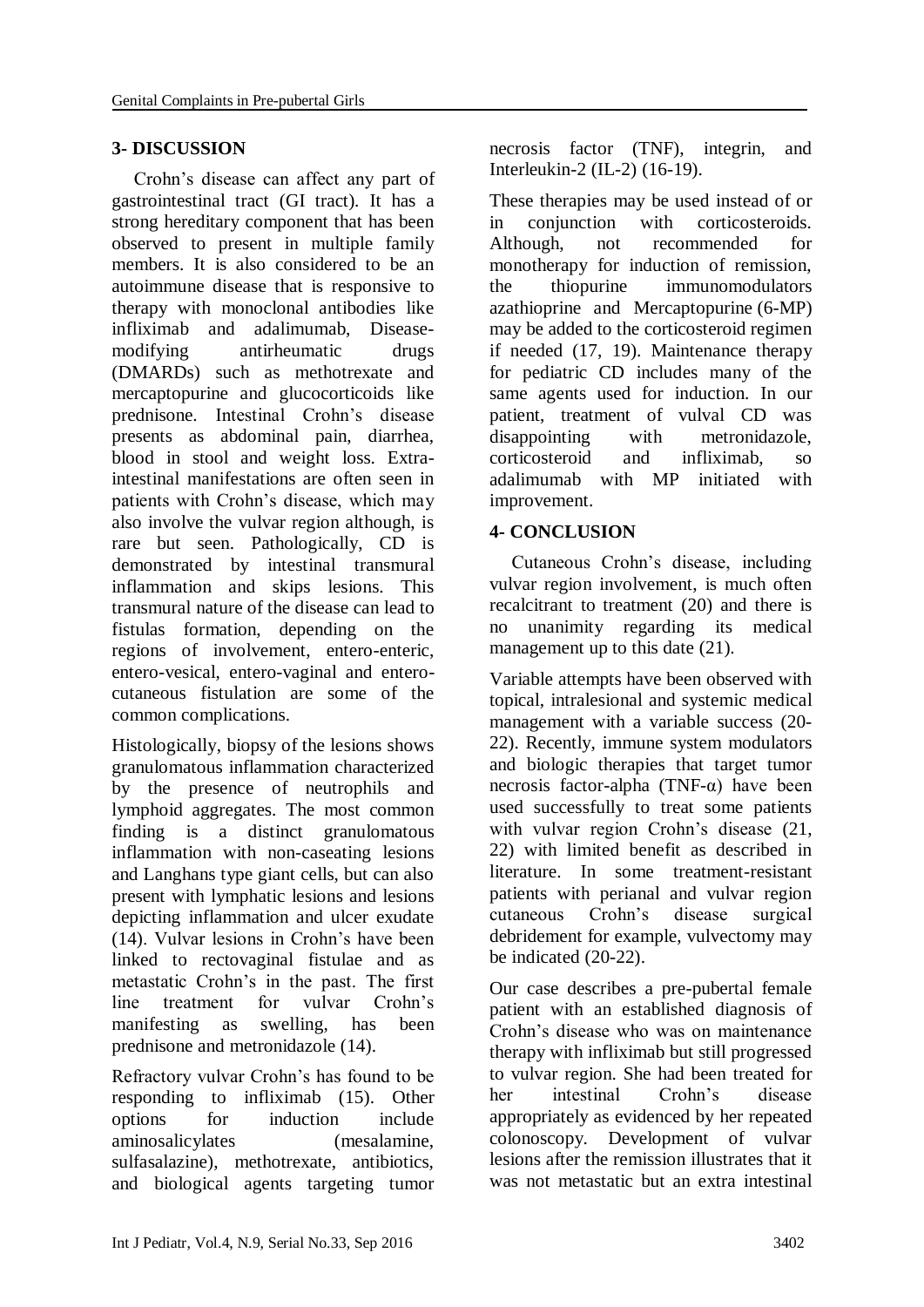manifestation. Vulvar Crohn's disease in our patient however was observed to be refractory to therapy with corticosteroids, metronidazole, mesalamine and infliximab. We want to bring in attention to all gynecologists, GI specialists and all primary care physicians that any patient with refractory genital lesion with known Crohn's disease could have an extraintestinal clinical manifestation of cutaneous CD. Its early recognition, confirmation, diagnosis and appropriate treatment can decrease morbidity.

#### **5- CONFLICT OF INTEREST:** None.

#### **6- REFERENCES**

1. Loftus EV Jr. Mortality in inflammatory bowel disease: peril and promise. Gastroenterology 2003;125:1881–83.

2. Benchimol EI, Fortinsky KJ, Gozdyra P, Van den Heuvel M, Van Limbergen J, Griffiths AM. Epidemiology of pediatric inflammatory bowel disease: a systematic review of international trends. Inflamm. Bowel Dis. 2011;17:423–39.

3. Benchimol EI, Mack DR, Nguyen GC, Snapper SB, Li W, et al. Incidence, outcomes, and health services burden of very early onset inflammatory bowel disease. Gastroenterology 2014; 147: 803-813.e7.

4. Weinstein TA, Levine M, Pettei MJ, Gold DM, Kessler BH, Levine JJ. Age and family history at presentation of pediatric inflammatory bowel disease J. Pediatr. Gastroenterol. Nutr 2003; 37:609–13.

5. [Andreani SM,](http://www.ncbi.nlm.nih.gov/pubmed/?term=Andreani%20SM%5BAuthor%5D&cauthor=true&cauthor_uid=19800432) [Ratnasingham K,](http://www.ncbi.nlm.nih.gov/pubmed/?term=Ratnasingham%20K%5BAuthor%5D&cauthor=true&cauthor_uid=19800432) [Dang](http://www.ncbi.nlm.nih.gov/pubmed/?term=Dang%20HH%5BAuthor%5D&cauthor=true&cauthor_uid=19800432)  [HH,](http://www.ncbi.nlm.nih.gov/pubmed/?term=Dang%20HH%5BAuthor%5D&cauthor=true&cauthor_uid=19800432) [Gravante G,](http://www.ncbi.nlm.nih.gov/pubmed/?term=Gravante%20G%5BAuthor%5D&cauthor=true&cauthor_uid=19800432) [Giordano P.](http://www.ncbi.nlm.nih.gov/pubmed/?term=Giordano%20P%5BAuthor%5D&cauthor=true&cauthor_uid=19800432) Crohn's disease of the vulva. Int J Surg 2010; 8(1):2-5.

6. Ephgrave K. Extra-intestinal manifestations of Crohn's disease. Surg Clin North Am 2007; 87:673–80.

7.S.M. Andreani, K. Ratnasingham, H.H. Dang, G. Gravante, P. Giordano; Crohn's disease of the vulva. Int J Surg 2010; 8(1): 2-5.

8. [Donaldson LB.](http://www.ncbi.nlm.nih.gov/pubmed/?term=Donaldson%20LB%5BAuthor%5D&cauthor=true&cauthor_uid=645800) Crohn's disease: its gynecologic aspect. Am J Obstet Gynecol 1978; 131(2):196–202.

9. [Andreani SM,](http://www.ncbi.nlm.nih.gov/pubmed/?term=Andreani%20SM%5BAuthor%5D&cauthor=true&cauthor_uid=17075353) [Dang HH,](http://www.ncbi.nlm.nih.gov/pubmed/?term=Dang%20HH%5BAuthor%5D&cauthor=true&cauthor_uid=17075353) [Edwards DP,](http://www.ncbi.nlm.nih.gov/pubmed/?term=Edwards%20DP%5BAuthor%5D&cauthor=true&cauthor_uid=17075353) [Baig](http://www.ncbi.nlm.nih.gov/pubmed/?term=Baig%20MK%5BAuthor%5D&cauthor=true&cauthor_uid=17075353)  [MK,](http://www.ncbi.nlm.nih.gov/pubmed/?term=Baig%20MK%5BAuthor%5D&cauthor=true&cauthor_uid=17075353) [Khan M,](http://www.ncbi.nlm.nih.gov/pubmed/?term=Khan%20M%5BAuthor%5D&cauthor=true&cauthor_uid=17075353) [Payne JG.](http://www.ncbi.nlm.nih.gov/pubmed/?term=Payne%20JG%5BAuthor%5D&cauthor=true&cauthor_uid=17075353) Ovarian Crohn's disease: contiguous or metastatic? [Inflamm](http://www.ncbi.nlm.nih.gov/pubmed/17075353)  [Bowel Dis](http://www.ncbi.nlm.nih.gov/pubmed/17075353) 2006; 12(11):1091-92.

10. [Andreani SM,](http://www.ncbi.nlm.nih.gov/pubmed/?term=Andreani%20SM%5BAuthor%5D&cauthor=true&cauthor_uid=17846837) [Dang HH,](http://www.ncbi.nlm.nih.gov/pubmed/?term=Dang%20HH%5BAuthor%5D&cauthor=true&cauthor_uid=17846837) [Grondona](http://www.ncbi.nlm.nih.gov/pubmed/?term=Grondona%20P%5BAuthor%5D&cauthor=true&cauthor_uid=17846837)  [P,](http://www.ncbi.nlm.nih.gov/pubmed/?term=Grondona%20P%5BAuthor%5D&cauthor=true&cauthor_uid=17846837) [Khan AZ,](http://www.ncbi.nlm.nih.gov/pubmed/?term=Khan%20AZ%5BAuthor%5D&cauthor=true&cauthor_uid=17846837) [Edwards DP.](http://www.ncbi.nlm.nih.gov/pubmed/?term=Edwards%20DP%5BAuthor%5D&cauthor=true&cauthor_uid=17846837). Rectovaginal fistula in Crohn's disease. [Dis Colon](http://www.ncbi.nlm.nih.gov/pubmed/?term=S.M.+Andreani%2C+H.H.+Dang%2C+P.+Grondona%2C+A.Z.+Khan%2C+D.P.+Edwards.+Rectovaginal)  [Rectum](http://www.ncbi.nlm.nih.gov/pubmed/?term=S.M.+Andreani%2C+H.H.+Dang%2C+P.+Grondona%2C+A.Z.+Khan%2C+D.P.+Edwards.+Rectovaginal) 2007; 50(12):2215-22.

11. [Ploysangam T,](http://www.ncbi.nlm.nih.gov/pubmed/?term=Ploysangam%20T%5BAuthor%5D&cauthor=true&cauthor_uid=9146530) [Heubi JE,](http://www.ncbi.nlm.nih.gov/pubmed/?term=Heubi%20JE%5BAuthor%5D&cauthor=true&cauthor_uid=9146530) [Eisen](http://www.ncbi.nlm.nih.gov/pubmed/?term=Eisen%20D%5BAuthor%5D&cauthor=true&cauthor_uid=9146530)  [D,](http://www.ncbi.nlm.nih.gov/pubmed/?term=Eisen%20D%5BAuthor%5D&cauthor=true&cauthor_uid=9146530) [Balistreri WF,](http://www.ncbi.nlm.nih.gov/pubmed/?term=Balistreri%20WF%5BAuthor%5D&cauthor=true&cauthor_uid=9146530) [Lucky AW.](http://www.ncbi.nlm.nih.gov/pubmed/?term=Lucky%20AW%5BAuthor%5D&cauthor=true&cauthor_uid=9146530) Cutaneous Crohn's disease in children. J Am Acad Dermatol 1997; 36:697–704.

12 [Leu S,](http://www.ncbi.nlm.nih.gov/pubmed/?term=Leu%20S%5BAuthor%5D&cauthor=true&cauthor_uid=19421856) [Sun PK,](http://www.ncbi.nlm.nih.gov/pubmed/?term=Sun%20PK%5BAuthor%5D&cauthor=true&cauthor_uid=19421856) [Collyer J,](http://www.ncbi.nlm.nih.gov/pubmed/?term=Collyer%20J%5BAuthor%5D&cauthor=true&cauthor_uid=19421856) [Smidt A,](http://www.ncbi.nlm.nih.gov/pubmed/?term=Smidt%20A%5BAuthor%5D&cauthor=true&cauthor_uid=19421856) [Stika](http://www.ncbi.nlm.nih.gov/pubmed/?term=Stika%20CS%5BAuthor%5D&cauthor=true&cauthor_uid=19421856)  [CS,](http://www.ncbi.nlm.nih.gov/pubmed/?term=Stika%20CS%5BAuthor%5D&cauthor=true&cauthor_uid=19421856) [Schlosser B,](http://www.ncbi.nlm.nih.gov/pubmed/?term=Schlosser%20B%5BAuthor%5D&cauthor=true&cauthor_uid=19421856) et al. Clinical spectrum of vulva metastatic Crohn's disease. Dig Dis Sci 2009; 54:1565–71.

13. [Ognibene NM,](http://www.ncbi.nlm.nih.gov/pubmed/?term=Ognibene%20NM%5BAuthor%5D&cauthor=true&cauthor_uid=26838591) [Basile M2](http://www.ncbi.nlm.nih.gov/pubmed/?term=Basile%20M%5BAuthor%5D&cauthor=true&cauthor_uid=26838591), [Di Maurizio](http://www.ncbi.nlm.nih.gov/pubmed/?term=Di%20Maurizio%20M%5BAuthor%5D&cauthor=true&cauthor_uid=26838591)  [M2](http://www.ncbi.nlm.nih.gov/pubmed/?term=Di%20Maurizio%20M%5BAuthor%5D&cauthor=true&cauthor_uid=26838591), [Petrillo G,](http://www.ncbi.nlm.nih.gov/pubmed/?term=Petrillo%20G%5BAuthor%5D&cauthor=true&cauthor_uid=26838591) [De Filippi C.](http://www.ncbi.nlm.nih.gov/pubmed/?term=De%20Filippi%20C%5BAuthor%5D&cauthor=true&cauthor_uid=26838591) Features and perspectives of MR enterography for pediatric Crohn disease assessment. [Radiol Med](http://www.ncbi.nlm.nih.gov/pubmed/?term=Noemi+Maria+Giovanna+Ognibene%2C+Massimo+Basile%2C+Marco+Di+Maurizio%2C) 2016; 121(5):362-77.

14. Ha CY, Newberry RD, Stone CD, Ciorba MA. Patients with late-adult-onset ulcerative colitis have better outcomes than those with early onset disease. Clin. Gastroenterol. Hepatol 2010; 8:682–7.e1.

15. Moller FT, Andersen V, Wohlfahrt J, Jess T. Familial risk of inflammatory bowel disease: a population-based cohort study 1977–2011. Am. J. Gastroenterol 2015; 110:564–71.

16. Rufo PA, Bousvaros A. Current therapy of inflammatory bowel disease in children. Pediatr Drugs 2006; 8: 279-302.

17. [Mayberry JF1](http://www.ncbi.nlm.nih.gov/pubmed/?term=Mayberry%20JF%5BAuthor%5D&cauthor=true&cauthor_uid=23151246), [Lobo A,](http://www.ncbi.nlm.nih.gov/pubmed/?term=Lobo%20A%5BAuthor%5D&cauthor=true&cauthor_uid=23151246) [Ford AC,](http://www.ncbi.nlm.nih.gov/pubmed/?term=Ford%20AC%5BAuthor%5D&cauthor=true&cauthor_uid=23151246) [Thomas](http://www.ncbi.nlm.nih.gov/pubmed/?term=Thomas%20A%5BAuthor%5D&cauthor=true&cauthor_uid=23151246)  [A.](http://www.ncbi.nlm.nih.gov/pubmed/?term=Thomas%20A%5BAuthor%5D&cauthor=true&cauthor_uid=23151246) NICE clinical guideline (CG152): the management of Crohn's disease in adults, children and young people. [Aliment](http://www.ncbi.nlm.nih.gov/pubmed/?term=Mayberry+JF%2C+Lobo+A%2C+Ford+AC%2C+Thomas+%3B+on+behalf+of+the+Guideline)  [Pharmacol Ther](http://www.ncbi.nlm.nih.gov/pubmed/?term=Mayberry+JF%2C+Lobo+A%2C+Ford+AC%2C+Thomas+%3B+on+behalf+of+the+Guideline) 2013; 37(2):195-203.

18. [Ruemmele FM,](http://www.ncbi.nlm.nih.gov/pubmed/?term=Ruemmele%20FM%5BAuthor%5D&cauthor=true&cauthor_uid=24909831) [Veres G,](http://www.ncbi.nlm.nih.gov/pubmed/?term=Veres%20G%5BAuthor%5D&cauthor=true&cauthor_uid=24909831) [Kolho](http://www.ncbi.nlm.nih.gov/pubmed/?term=Kolho%20KL%5BAuthor%5D&cauthor=true&cauthor_uid=24909831)  [KL,](http://www.ncbi.nlm.nih.gov/pubmed/?term=Kolho%20KL%5BAuthor%5D&cauthor=true&cauthor_uid=24909831) [Griffiths A,](http://www.ncbi.nlm.nih.gov/pubmed/?term=Griffiths%20A%5BAuthor%5D&cauthor=true&cauthor_uid=24909831) [Levine A,](http://www.ncbi.nlm.nih.gov/pubmed/?term=Levine%20A%5BAuthor%5D&cauthor=true&cauthor_uid=24909831) [Escher JC,](http://www.ncbi.nlm.nih.gov/pubmed/?term=Escher%20JC%5BAuthor%5D&cauthor=true&cauthor_uid=24909831) et al. Consensus guidelines of ECCO/ESPGHAN on the medical management of pediatric Crohn's disease. J Crohns Colitis 2014; 8:1179-1207.

19. Bousvaros A. Overview of the management of Crohn disease in children and adolescents. In: Motil KJ, Heyman MB eds.